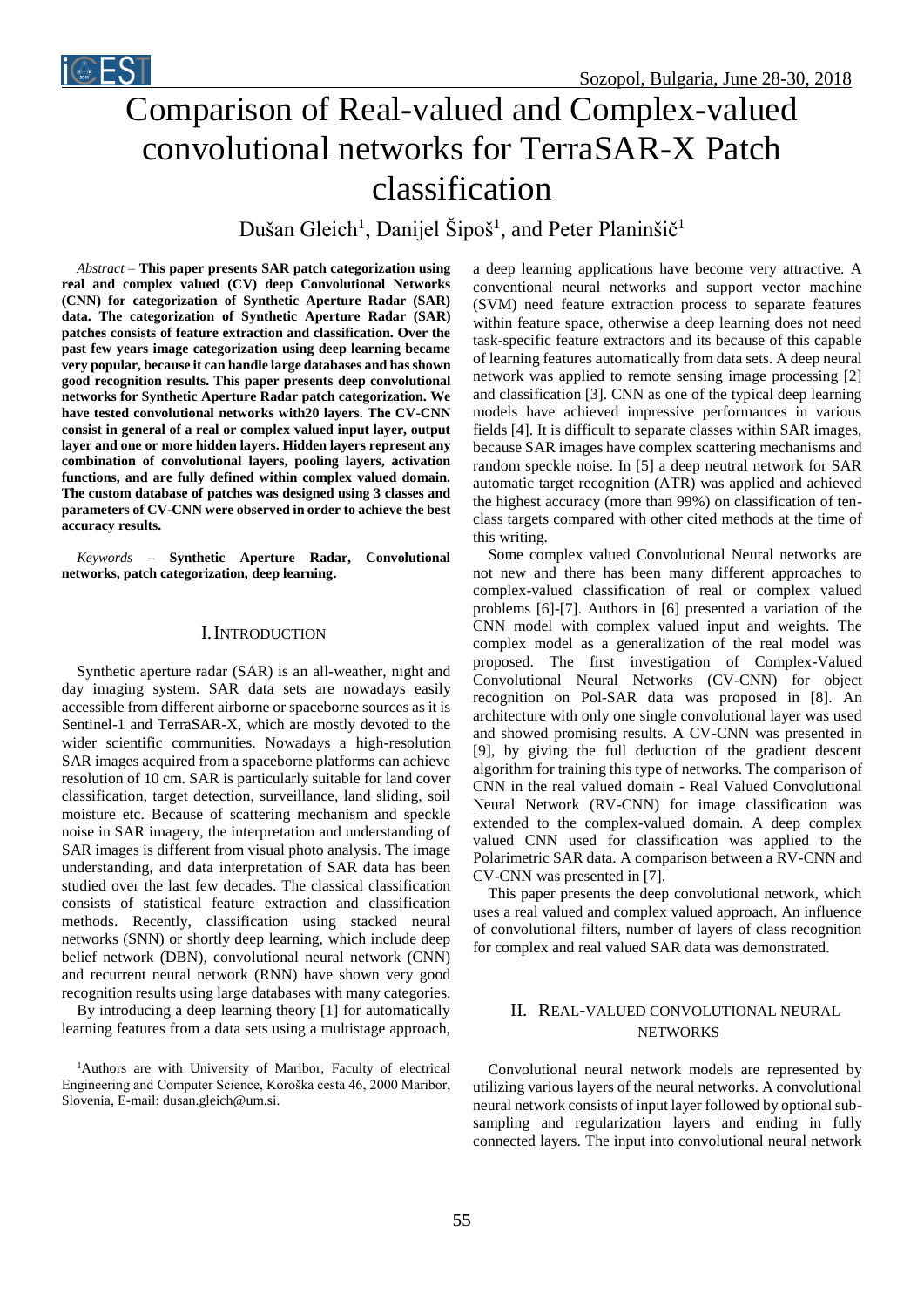



Fig. 1. Convolutional neural network with 20 layers.

is an image which is processed by several filters. The response of the filter is obtained by the convolution, therefore the convolutional response encodes the input and determine features by reducing dimensionality.

The responses of the filters represent inputs to non saturating activation function, which can drastically accelerate learning process. This is done by special rectified linear units (ReLU), which are involved in saturating nonlinearities process. Those functions were applied after every convolutional and fully connected layer. The final layer uses softmax activation to maximize the multinomial logistic regression objective. The result of filtering is usually sub-sampled in order to further reduce dimension of the features makes invariant features to translation. When the max-pool subsampling layers are applied a  $2 \times 2$  max-pool layer divides the output into a set  $2 \times 2$  cells, which are not overlapped. The maximum activated filter response is recorder into each cell. In this way the input dimensions is reduced by 2 and produced features are invariant to object translations.

The architecture of convolutional neural network is depicted in Fig. 1, which is composed of four convolution layers and three max pooling layers. Each of the first three convolution layers is followed by a max pooling layer, with a pooling size of  $2 \times 2$  and a stride of 2 pixels. The ReLU nonlinearity is applied to every hidden convolution layer. The input image was filtered by 20 convolution filters of size  $7\times7$  in the first convolution layer, resulting in 20 feature maps. The first pooling layer's outputs are sent into the second convolution layer, which has a convolution filter size of  $7 \times 7$ , leading to 30 feature maps. The filter size of the third convolution layer is 7  $\times$  7, producing 40 feature maps of size. The fourth convolution layer includes 50 feature maps with a convolution filter size of  $7 \times 7$ , which brings out 50 feature maps. The dropout regularization technique is used before fourth convolutional layer. The ReLU nonlinearity was applied after each convolutional layer and after fourth convolutional layer, fully connected layer with dimension of 2048 was inserted before fully connected layers with 1024 and 6 units, respectively. After fully connected layers with 2048 and 1024 units, ReLU layer was applied. At the end of this convolutional network, softmax and classification layers were used. Within this convolutional network a dropout layer was used, which changes architecture and reduces over-fitting. The idea is to connect convolutional and fully connected layers so that hidden neuron outputs are deactivated with probability p during training. This probability was set to  $p = 0.5$ . The drop out layer reduces the co-adaptation of neuron. The dropout forces neurons to provide more robust contributions with combination of arbitrary active neuron. The set of neurons is changed randomly in the every epoch and the over-fitting is reduced by

 $1/(1-p)$ , if it is compared with the network structure without dropout layer.

# III. STRUCTURE OF COMPLEX-VALUED CONVOLUTIONAL NEURAL NETWORKS

In this section the CV-CNN architecture is introduced. Same as with the normal RV-CNN, the CV-CNN is also based on the 2D multichannel input or co-called channel maps. However, the main difference between the two is that each channel array value in CV-CNN is represented in the complex domain as well as hidden layers, which are convolutional filters, pooling filter and activation functions with complex valued inputs and outputs.

The convolutional layer indicates convolution between the sliding window and complex input patch, where the former acts as a filter bank. The result is a matrix where each output value is calculated with a complex dot product sum of the corresponding window and an input patch. Multiple different filter banks are used to search for different features of the specific region in the input patch. This output data can also be interpreted as output maps, which are then further connected to a nonlinear sigmoid or tanh activation function. In this particular approach the sigmoid function was used with the purpose of generating complex feature maps. The convolution result, with included previous layers outputs, can now be described as  $O_i^{(l+1)} \in \Im^{W_2 \times H_2 \times I}$  and is calculated by

$$
O_i^{(l+1)} = \frac{1}{1 + exp(-\Re V_i^{(l+1)})} + j \frac{1}{1 + exp(-\Im(V_i^{(l+1)}))}
$$

$$
V_i^{(l+1)} = w_{ik}^{(l+1)} \star O_k^{(l)} + b_i^{(l+1)}
$$
(1)

where the filter banks are described with  $\omega_{ik}^{(l)} \in \Im^{F \times F \times K \times I}$ , input feature maps with  $O_i^{(0)} \in \mathcal{S}^{W_1 \wedge H_1 \wedge K}$  and the bias . Variable *l* represents the number of current layers, whereas \* represents a convolution operator.  $V_i^{(l+1)}$  represents weighted sum of inputs to the *i*th output feature maps in the layer  $l + 1$ . The convolutional layer is determined by a number of feature maps *I*, filter size  $F \times F \times K$ , stride *S* and zero-padding *P*. The purpose of the pooling layer is to down-sample the patch resolution. Therefore, it is also known as a subsampling layer. With this task a spatial invariance is achieved, making the network insensitive to small shifts or distortions [11]. This is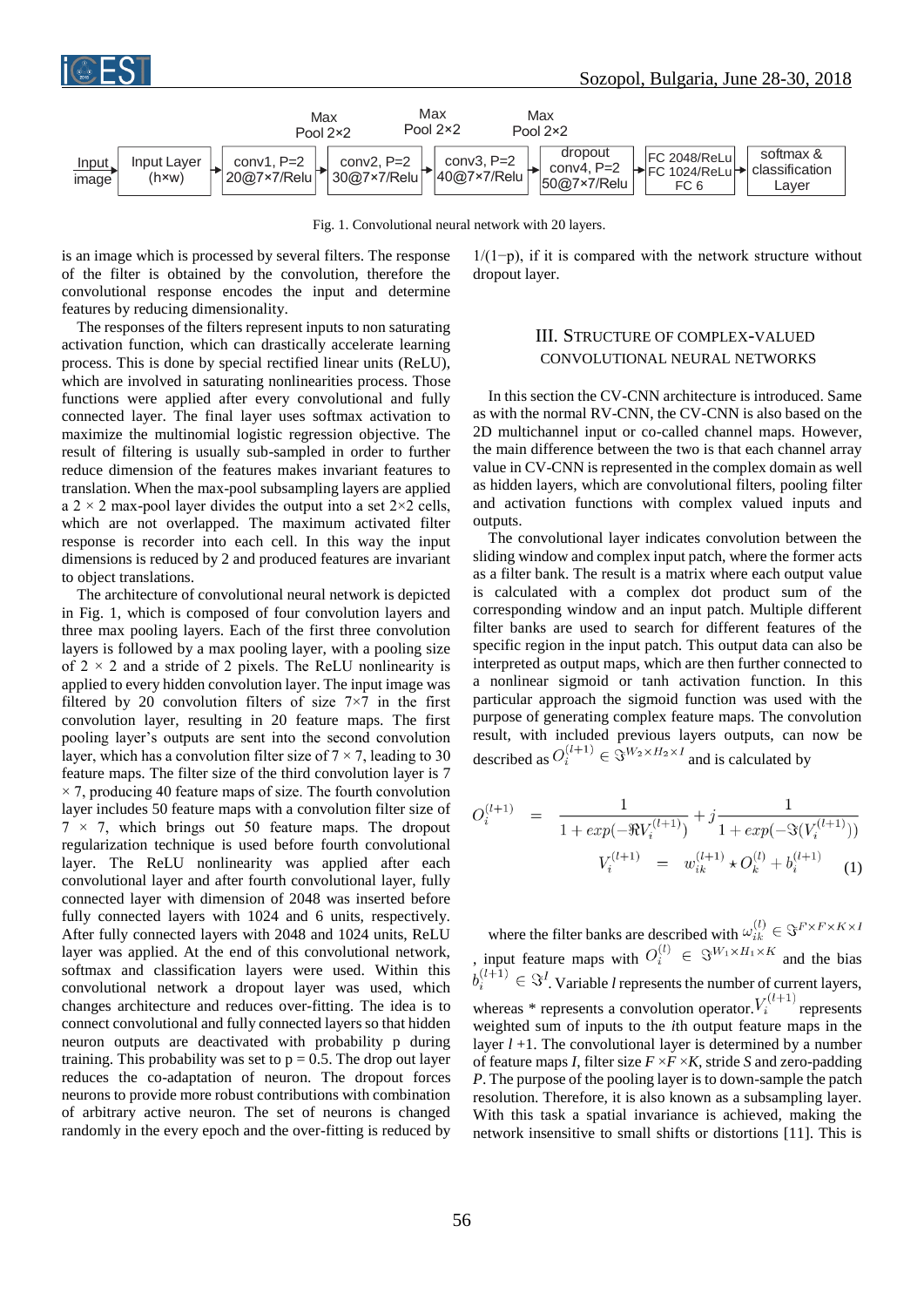

mostly realized with the subsampling or max pooling function. The subsampling function averages values of the window, where the max pooling function takes the maximum value of the window. An average function was used and restructured for the complex domain as followed

$$
O_i^{(l+1)}(x,y) = \underset{u,v=0,\dots,g-1}{\text{ave}} O_i^{(l)}(x \cdot s + u, y \cdot s + v) \tag{2}
$$

where  $g$  is the pooling size and  $s$  is the stride.  $(x, y)$  indicates the feature map location of *i*th units  $O_i^{(l+1)}(x, y)$ . The fully connected layer handles the classification after we calculate the final output of several convolutional and pooling layers. For the CV-CNN multiple fully connected layers have been used to connect each neuron with all the neurons in the previous layer [11]. The output can be described as

$$
O_i^{(l+1)} = f(\Re(V_i^{(l+1)})) + jf(\Im(V_i^{(l+1)}))
$$
 (3)

$$
V_i^{(l+1)} = \sum_{k=1}^{K} \omega_{ik}^{(l+1)} \cdot O_k^{(l)} + b_i^{(l+1)}
$$
(4)

where *K* represents the number of neurons in the *l*th fully connected layer. In the final stage the result of multiple neurons is inserted to the output layer which then encodes the specific patch classes. Output of this layer is represented as a vector, described with 1 ∗ *C*, where *C* defines the number of classes and also represents the length of a vector. Vector also has to be a complex value, therefore scalar 1 from the previous equation has to be replaced with  $(1+1 * i)$ . The patch belongs to the class whose distance to vector value location is the shortest.

### IV. EXPERIMENTAL RESULTS

#### *4.1. Dataset*

The custom database was designed, which consisted of 10 Single Look Complex data acquired in the Spotlight mode using TerraSAR-X satellite. Data were acquired over different urban, agriculture and forest areas with different incidence angles. A SAR patch data base was designed by an expert, which manually selected several patches per class, where a ground truth was known. 3 classes were selected: C01 Urban areas, C02 Forest, C03 River. 2000 patches per category were selected for training and 1000 patches for testing. The sample of SAR patches of all 3 categories are depicted in Fig. 2. In Figure samples of classes are depicted horizontally, starting with C1, C2 and C3.

#### *4.2. CNN configuration*

We designed 3 different configurations of CNN and changed patch size from  $12\times12$ ,  $24\times24$  and  $48\times48$ . The input was a complex valued image, single polarized in complex-valued Sozopol, Bulgaria, June 28-30, 2018

format. For real valued approach we used only detected or amplitude data.

The layers of a deep convolutional network were learned in the training phase. Three different neural networks were learned, one, by one for three different sizes of input patches. The parameters of a convolutional are depicted in Fig. 1. Within the training process 1000 samples for each class were used and convolutional network was learned using 100 epochs. The goal of the paper was to investigate a structure of a deep neural network and verify its performances.

Tables 1 and 2 report the over all accuracy of the presented methods for 3 classes using a single complex-valued HH polarized datasets. 1000 images were used for testing stage and average accuracy is reported. Tables 1 and 2 show that the best accuracy was achieved using a complex valued approach.

TABLE I MEAN ACCURACY OF CLASS RECOGNITION IN % FOR PATCH SIZES OF 12×12, 24×24 AND 48×48 USING A COMPLEX VALUED APPROACH

| Class          | $12 \times 12$ | $24 \times 24$ | $48 \times 48$ |
|----------------|----------------|----------------|----------------|
| C <sub>1</sub> | 82             | 84             |                |
| C <sub>2</sub> | 86             | 89             | h4             |
| C <sub>3</sub> | 84             | 87             | 65             |
| $Total(\% )$   | 34             |                |                |

TABLE II MEAN ACCURACY OF CLASS RECOGNITION IN % FOR PRESENTED METHODS USING REAL VALUED APPROACH.

| Class          | $12 \times 12$ | $24 \times 24$ | $48 \times 48$ |
|----------------|----------------|----------------|----------------|
| C1             | 82             | 81             | 74             |
| C <sub>2</sub> | 63             | 87             | 57             |
| C <sub>3</sub> | 68             | 86             | 63             |
| Total(%)       |                | 84             | 64             |

From Tables I and II we can conclude that the highest accuracy was obtained with the complex-valued convolutional network using patch size of 24×24 pixels, then 86% of average accuracy was achieved. The real valued convolutional network performed the best the patch size of  $24 \times 24$ , providing accuracy of 84%. The patch size of  $12 \times 12$  pixels provided accuracy of 84% and 71 % for complex valued and real valued case. The patch size of 48×48 pixels did not provide good recognition results. Experimental results showed that there is still a lot of improvements possible in the structure of deep convolutional networks. The best possible results could be achieved by combining real valued and complex valued parts of the convolutional networks.